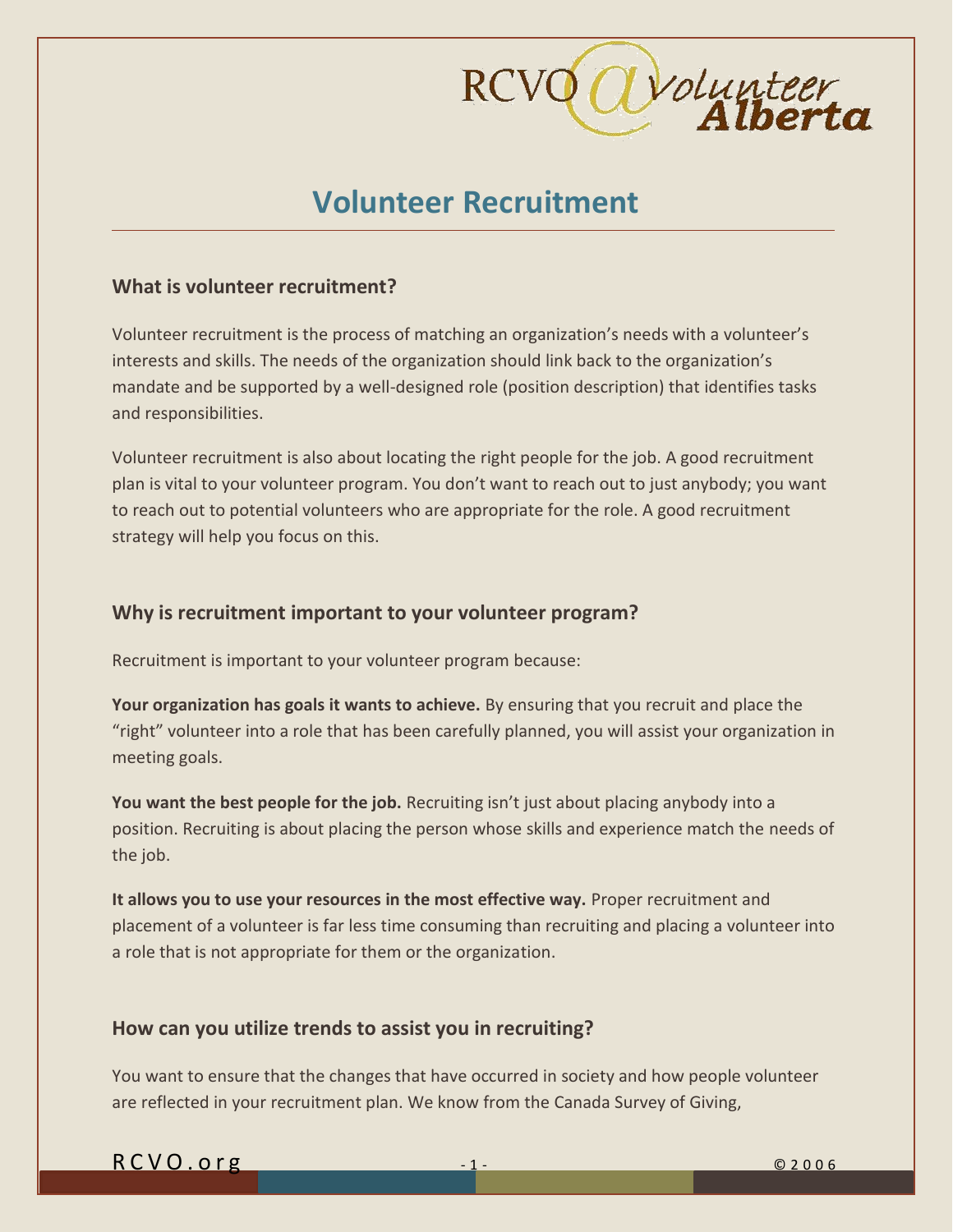

Volunteering and Participating (2000) [\(http://www.givingandvolunteering.ca/\)](http://www.givingandvolunteering.ca/) and subsequent analysis from Volunteer Canada that:

- Fewer people are volunteering
- Volunteer job design is becoming more vital to attract volunteers
- Young people volunteer to gain work-related skills
- More seniors travel or have multiple activities and therefore have less time available for volunteering
- More new Canadians volunteer to develop work experience and to practice language skills
- Volunteers are looking for opportunities for growth and skill acquisition through volunteer development
- Volunteers are looking for: a meaningful way to spend their time; ways to contribute their skills to an organization; a well-planned role; volunteer opportunities that benefit the organization, the community and themselves.

Ask yourself: "What do these trends mean to my volunteer program?" "If I am not getting the right volunteer, have trends changed in such a way that I may be recruiting for positions that do not fit people's time and lifestyles?"

# **How do you recruit a diverse base and reach new volunteers?**

A recruitment strategy or plan is a must for your volunteer program. A general call for help will not ensure that you are matching skills to needs. When developing a recruitment plan, think of the four P's of marketing. In very simple terms:

• **Product.** Your product is a volunteer position or a range of volunteer opportunities.

• **Place.** Where are they – the potential volunteers? Identify places were potential volunteers might be. If you have developed a position description, this information will be in there as you have described the tasks and skills required for the job. This will tell you a lot about "*who"* you are looking for.

• **Price.** Do not think about it, as "*what is the volunteer prepared to pay"*, but rather *"what is a volunteer prepared to invest"*. What time requirements are needed, what motivations. Ask yourself "How can I demonstrate that the price is worth the experience?"

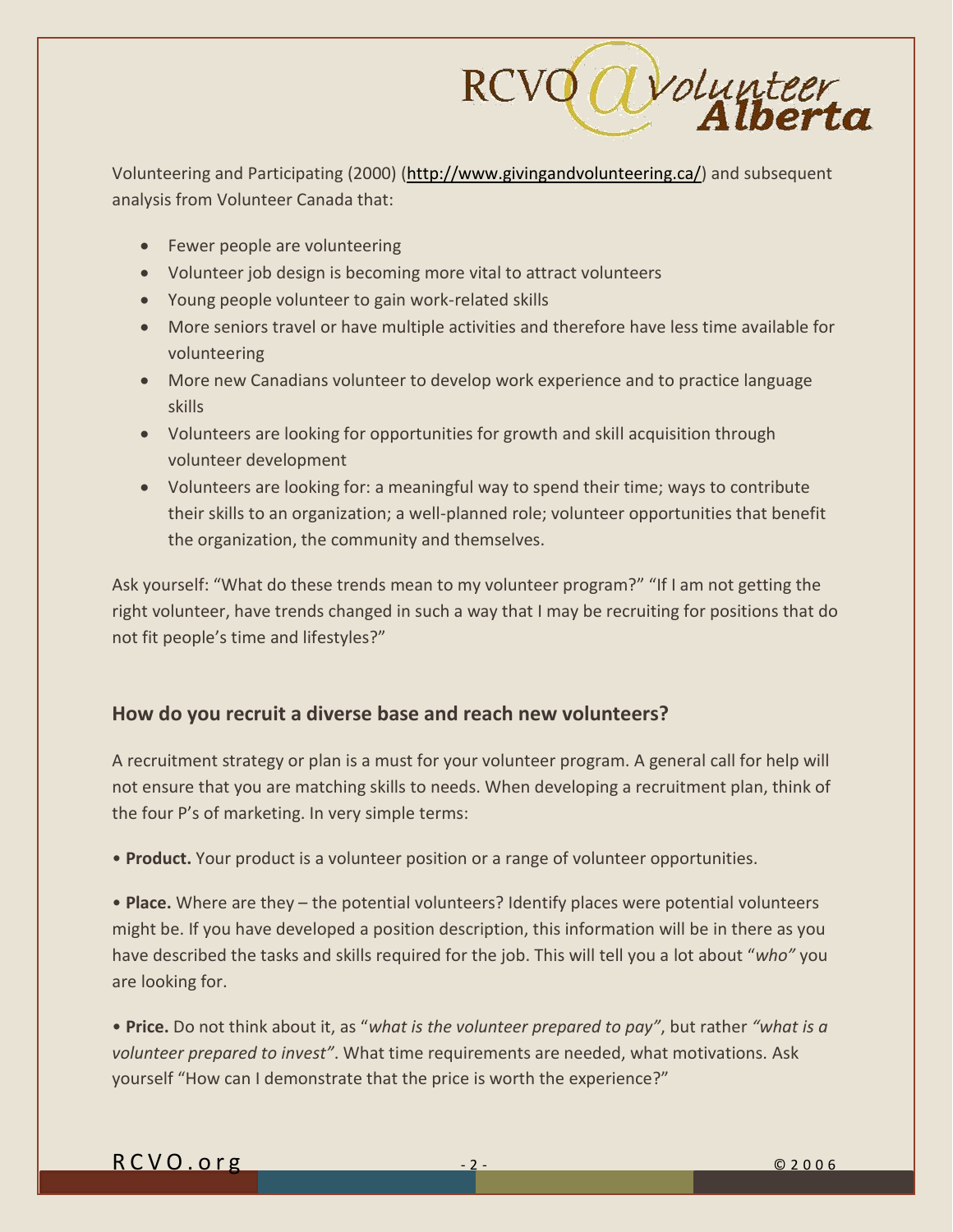

• **Promotion.** Identify different methods and media that you might use to reach your audience. Again, think of your audience and who they are and ensure the method and media match that.

#### **A recruitment strategy guideline using the 4 P's of marketing**

Your recruitment strategy actually begins within the initial planning and job design components of your volunteer program. Think of these questions as they relate to the different components of your volunteer program and to the 4 P's. By answering these questions, you will have begun to develop your recruitment strategy.

|                                                                                                                                                                                                                                                                                                                                                                                   | <b>Product - The Volunteer Position</b>                                            |
|-----------------------------------------------------------------------------------------------------------------------------------------------------------------------------------------------------------------------------------------------------------------------------------------------------------------------------------------------------------------------------------|------------------------------------------------------------------------------------|
| <b>Planning</b><br>What outcomes do you hope<br>to achieve through the<br>recruitment of new<br>volunteers?<br>How do new volunteers fit<br>into this picture?<br><b>Job Design</b><br>Create the position<br><b>Job Design</b><br>What type of person will be<br>the best match for this<br>position?<br><b>Recruitment</b><br>Where do you think you<br>could find this person? | Place - Where are they?                                                            |
|                                                                                                                                                                                                                                                                                                                                                                                   | Price - Needs, Motivations, and other Considerations                               |
| 5. Recruitment & Job Design<br>What factors would influence<br>۰<br>a person's choice to fill this<br>position.<br>How could you make your<br>۰<br>volunteer position attractive<br>to them?                                                                                                                                                                                      | Time<br>۰<br>Interests<br>$\bullet$<br>Location<br>$\bullet$<br><b>Others</b><br>٠ |
|                                                                                                                                                                                                                                                                                                                                                                                   | Promotion - What way of reaching these people will give<br>you the best results?   |
| <b>6. Recruitment</b><br>What "vehicle" will best<br>reach these people?<br>What message will grab their<br>attention                                                                                                                                                                                                                                                             |                                                                                    |

When developing your strategy consider that it is sometimes necessary to modify a position to make it attractive or available to a particular type of volunteer. The changes should always lead to fulfilling the mandate of your program and organization. Never compromise your organization or put its people in a position of risk.

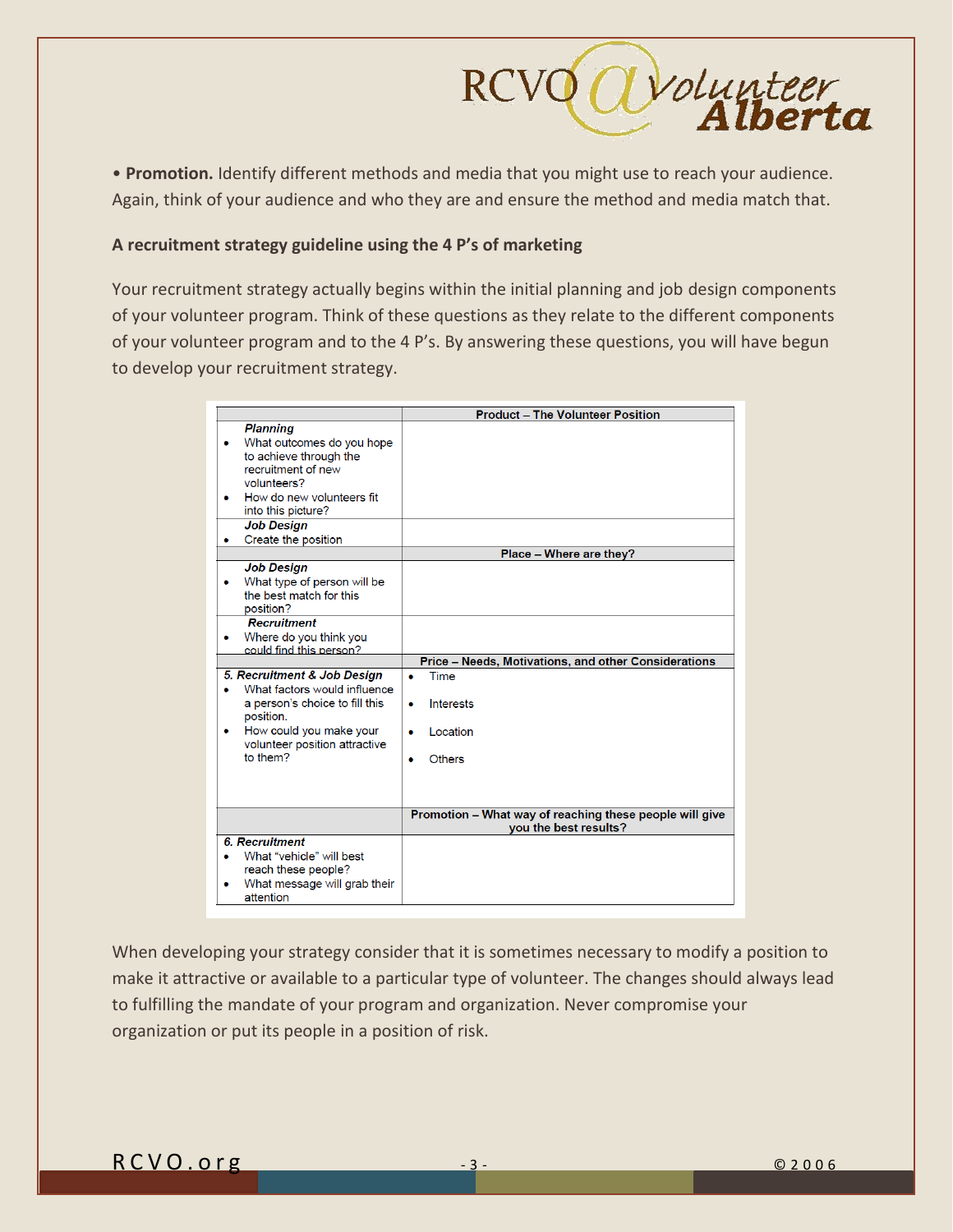

#### **What are some recruitment techniques?**

**The number one method of recruiting volunteers still seems to be 'word of mouth'.** That is not to discredit that there are other ways you can recruit volunteers into your organization. Consider these techniques:

**Friendly network.** Talk to current volunteers and staff, perhaps clients or people who are receiving your services. A word of caution though: always follow through with screening and risk management practices even if a volunteer referral comes from someone already connected to your organization.

**Electronic.** Websites can be used: yours, your local volunteer centre, or other organizations that may have links to your site. Other forms of electronic recruitment techniques are email lists and fax lists, however, it is recommended that these are used with permission.

**Print.** Such as newsletters, local papers, flyers, posters etc.

**Media.** Television, radio, or other types of presentations.

When developing recruitment messages, review samples of other recruitment messages and ask yourself: What works in this message? What catches my attention? What is missing? Then, write your recruitment message, which should include:

- Statement of need
- How the volunteer can help (what roles or tasks they will perform for the organization)
- Benefits of the position
- Skills required
- Screening practices

**Organizations also need to ensure that they are recruiting from a diverse volunteer base.** You may be missing the opportunity to involve people into your organization by limiting who you are targeting. Be open to including a diverse range of volunteers including families, seniors, students, new Canadians, and youth. Ask yourself: Are my recruitment materials written in such a way as to reach out to a diverse volunteer base? Further: What modifications can I make that would allow a diverse range of volunteers while still meeting the program goals?